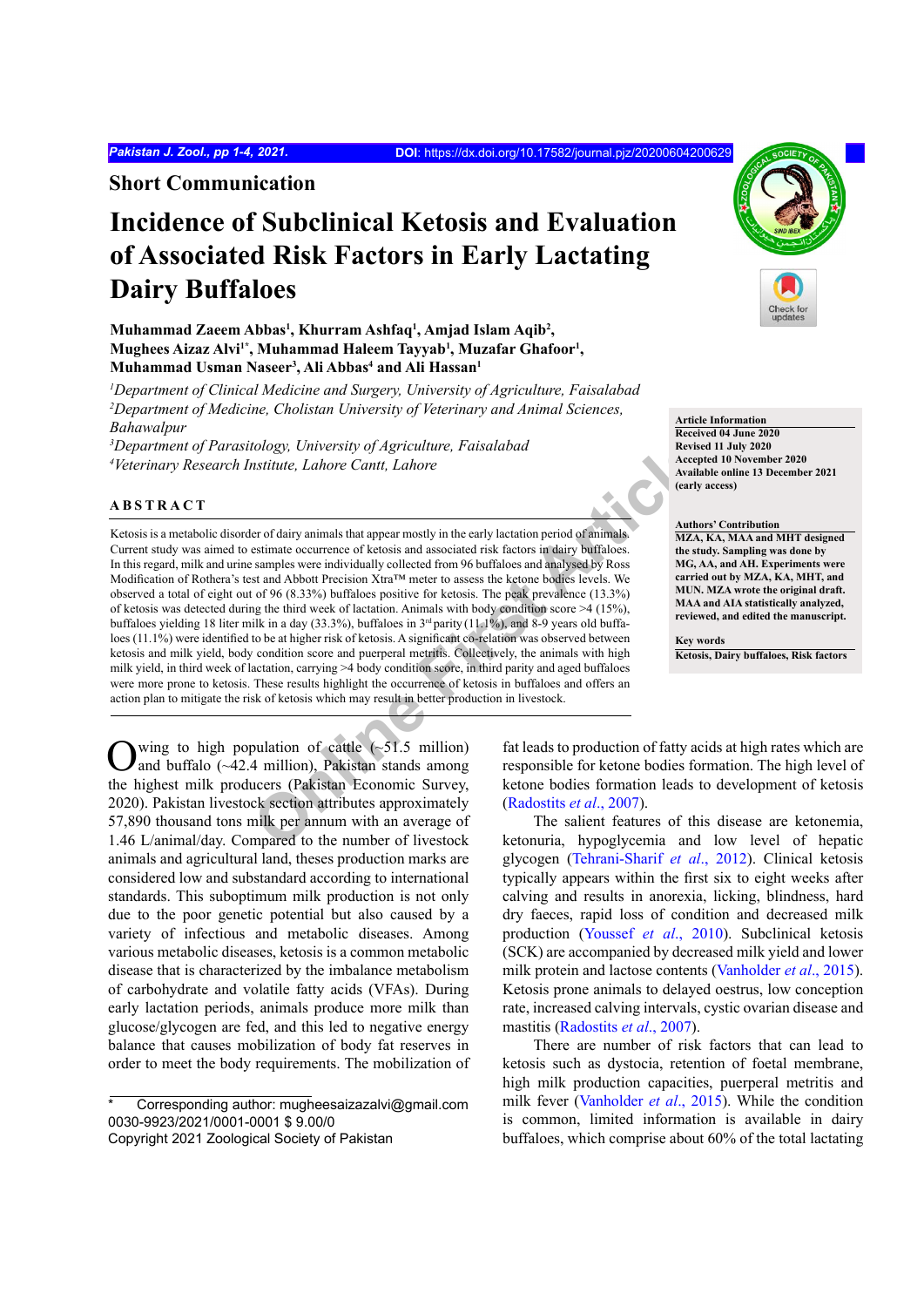herds of Punjab province of Pakistan. Therefore, the present study was conducted to assess the occurrence and prevalence of ketosis in buffaloes. Additionally, we aimed to evaluate associated risk factors which can alter the ketosis in lactating buffaloes.

## *Materials and methods*

This study encompassed different dairy farms in the vicinity of district Faisalabad. Blood, milk and urine samples were collected from a total of 96 buffaloes from dairy farms. The study was approved by Faculty Board and Graduate Studies for all kinds of ethical norms of research notification vide letter No. CE 841/15/08/15. Milk and urine samples from all quarters of buffaloes were collected in separate sterile screw-caped bottles. Both samples were analysed for ketosis by Ross Modification of Rothera's Test (Farooq, 2014). Blood was taken from jugular vein and analyzed by ketometer (Abbott Precision Xtra™) to detect the level of ketone bodies (Iwersen *et al*[., 2009](#page-3-5)) according to the manufacturer's instructions. A cut-off point  $(\geq 1.2$ mmol/L) was used to differentiate between positive and negative samples (Iwersen *et al*., [2009\)](#page-3-5). Prevalence was estimated at 95% confidence interval (CI). Chi square test was used to analyze the data collected ([Schork and Remington, 2010](#page-3-6)) to perform test of association between variables and results were significant at *p*<0.05.

## *Results and discussion*

Analysis of the ketosis, determined by the ketometer, demonstrated a positivity rate of 8.33% (8/96) in total collected and analyzed samples. Further analysis of the disease occurrence across the lactation period indicated a high incidence rate during the third (13.3%) and fourth week (11.1%) post-partum. The buffaloes carrying body condition score 4 (15%) and  $\geq$  4 (20%) were found to have higher ketosis. The body condition scoring was performed as described previously ([Radostits](#page-3-0) *et al*., 2007). The ketosis was found to be higher in 8-9 (11.1%) and 10-11 (10.0%) years of age. Likewise, animals with 18 and 16 liters of milk yield were found more ketoic with 33.3% and 10.0%, respectively. Regarding parity number, buffaloes during  $3<sup>rd</sup>$  and  $4<sup>th</sup>$  parity carried 11.1% and 10.5% ketosis, respectively. The association of postpartum duration was found to be statistically non-significant  $(\chi^2=1.520, p-value=$ 0.971). There was a significant  $(p<0.05)$  co-relation with ketosis in milk yield and body condition score while nonsignificant  $(p>0.05)$  relationship was found between age, postpartum duration, and parity ([Table I](#page-2-0)). Significant  $(p<0.05)$  relation was found with puerperal metritis while non-significant  $(p>0.05)$  relationship was identified between mastitis, dystocia and retained placenta ([Table II](#page-2-0)).

The current findings corelated with various studies where ketosis prevalence was ranged from 0% to 33.9% in the first two months of lactation [\(Dohoo and Martin, 1984](#page-3-7); [Andersson and Emanuelson, 1985](#page-3-8); [Nielen](#page-3-9) *et al*., 1994; [Duffield](#page-3-10) *et al*., 1997). First eight weeks of postpartum was considered suitable to check the prevalence of ketosis. It was recorded high during the third (13.3%) and fourth week (11.1%) of lactation. Findings of this study are in line with the previous studies showing that the peak prevalence of subclinical ketosis occurs in the first 2-4 weeks of lactation (Duffield *et al*., 1997, [1998](#page-3-10)) which is probably due to high milk production in these weeks.

**Solutiona[r](#page-3-3)y** Statemington, 2010) to perform test of the set and for the set and  $\alpha$  only  $\alpha$  and  $\beta$  and  $\gamma$  and  $\gamma$  and  $\gamma$  and  $\gamma$  and  $\gamma$  and  $\gamma$  and  $\gamma$  and  $\gamma$  and  $\gamma$  and  $\gamma$  and  $\gamma$  and  $\gamma$  and  $\gamma$ The association of body condition score (BCS) was statistically significant ( $\chi^2$ = 8.104, p-value = 0.044). Buffaloes having BCS 3.5-4 and  $>4$  were more ketoic with a prevalence of 15% and 20%, respectively. It has previously been reported that BCS at calving higher than 3.25 or 3.5 on a 5-point scale was associated with a higher risk of development of ketosis (Gillund *et al*., 2001; Busato *et al*., 2002). This may be due to animals having high BCS at pre-calving carry lower dry matter intake (DMI). Such animals eat less at calving than thin cows which may lead to high concentrations of non-esterified fatty acids (NEFA) in plasma and high negative energy balance postpartum leading to the development of ketosis ([Vanholder](#page-3-3) *et al*., 2015). The high milk production causes intensive negative energy balance, increased hepatic ketogenesis and fat mobilization which cumulatively result in ketosis (Duffield, 2000; Detilleux *et al*., 1994). The buffaloes in  $3<sup>rd</sup>$  (11.1%) and  $4<sup>th</sup>$  (10.5%) parity were showed higher ketosis. The association of parity was found statistically non-significant  $(\chi^2=1.317, \text{ p-value}=0.971)$ . The study findings are in line with already published reports. The chances of ketosis increase with the increase in parity. This is attributed to high milk production in this period that leads to high prevalence of ketosis [\(Vanholder](#page-3-3) *et al*., [2015](#page-3-3)). In this study, the peak prevalence of ketosis was recorded in 8-9 (11.1%) and 10-13 (10%) years of age. It was observed that association of age was statistically non-significant ( $\chi^2$ =0.938, p-value=0.800). In a couple of studies, it has been documented that the likelihood of ketosis increases with the increase in age (Vanholder *et al*., 2015). Among eight ketosis positive buffaloes, three were mastitis positive. In our current study, the association of mastitis was found statistically non-significant  $(\chi^2=0.108, \text{ p-value}=0.742)$ . The buffaloes with mastitis have 1.28 times more chances of ketosis as compared to mastitis negative animals. Previously, it has been reported that mastitis increases the chances of ketosis in high producing animals. This discrepancy could be attributed to the impairment of udder defence mechanisms during hyperketonemia ([Suriyasathaporn](#page-3-13) *et al*., 2000).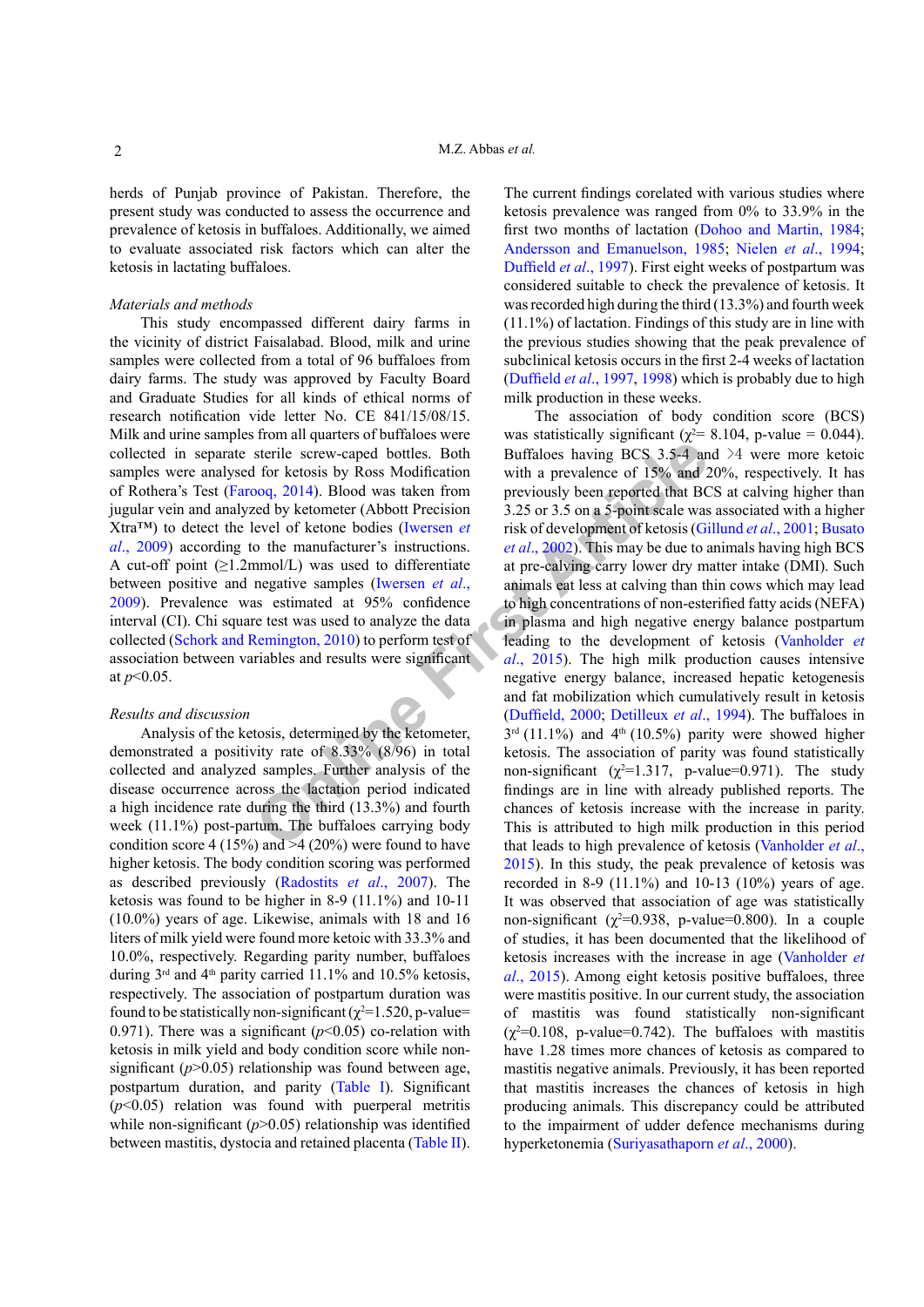It was observed that animals with dystocia have 1.50 times higher risk of ketosis in the recent lactation as has been reported by [Anna and Vertenten \(2014\).](#page-3-14) Notably, no significant increased ketosis was noticed in dairy animals having dystocia and twins, however, only two buffaloes carried retained placenta among eight ketosis positives animals. Collectively, in this study, no non-significant association between ketosis and retained placenta was noticed as previously described by [Vanholder](#page-3-3) *et al*. (2015). However, there was 1.296 times more chances of ketosis in buffaloes having retention of placenta, whereas metritis positive animals carried 4.680 times higher chances of ketosis compared to metritis negative animals. It has been reported in previous studies that milking animals in early lactation with subclinical ketosis had an increased risk of metritis ([Dohoo and Martin, 1984](#page-3-7)). However, most studies including ours, proposed that ketosis is an outcome rather than a cause of the metritis.

| Category             | Variable           | <b>Positive</b>          | Prevalence (95% CI) | OR (95% CI)          | $\chi^2$ -value and p-value  |
|----------------------|--------------------|--------------------------|---------------------|----------------------|------------------------------|
| <b>BCS</b>           | >4.0               | 4                        | $20(8.07-41.6)$     | 12.51 (0.67-232.83)  | $\chi^2$ = 8.104 p= 0.044    |
|                      | 4.0                | 3                        | $15(5.24-36.04)$    | $1.33(0.27 - 6.51)$  |                              |
|                      | $3.0 - 3.5$        | $\mathbf{1}$             | $3.6(0.63 - 17.71)$ | $5.60(0.61 - 51.76)$ |                              |
|                      | <3.0               | $\boldsymbol{0}$         | $0.0(0-12.06)$      |                      |                              |
| Age                  | $3-5$ yr           | $\mathbf{1}$             | $5.0(0.89-23.61)$   |                      | $\chi^2$ = 0.800 $p$ = 0.938 |
|                      | $6-7$ yr           | $\mathbf{1}$             | $5.6(0.9-25.76)$    | $2.00(0.18-22.55)$   |                              |
|                      | 8-9 yr             | $\overline{c}$           | $11.1(3.1-32.8)$    | 2.22 (0.20-25.06)    |                              |
|                      | $10-11$ yr         | $\overline{c}$           | $10.0(2.8-30.1)$    | $1.11(0.15 - 8.30)$  |                              |
|                      | $12-13 \text{ yr}$ | $\overline{c}$           | $10.0(2.8-30.1)$    | $1.11(0.15-8.30)$    |                              |
| Postpartum dura- 3rd |                    | $\overline{c}$           | 13.3 (3.73-37.88)   | 3.39 (0.17-68.06)    | $\chi^2$ = 1.520 p = 0.982   |
| tion (weeks)         | 4 <sup>th</sup>    | $\,1$                    | $11.1(1.99-43.5)$   | $1.20(0.11-13.59)$   |                              |
|                      | 6 <sup>th</sup>    | $\mathbf{1}$             | $9.1(1.62 - 37.73)$ | $1.47(0.13 - 16.61)$ |                              |
|                      | 8 <sup>th</sup>    | $\mathbf{1}$             | 8.3 (1.49-35.38)    | $1.60(0.14-18.12)$   |                              |
|                      | $7^{\rm th}$       | $\,1$                    | $7.7(1.37 - 33.31)$ | $1.73(0.15-19.63)$   |                              |
|                      | 5 <sup>th</sup>    | $\,1$                    | $7.7(1.37-33.31)$   | $1.73(0.15-19.63)$   |                              |
|                      | 2 <sup>nd</sup>    | $\mathbf{1}$             | $7.7(1.37 - 33.31)$ | $1.73(0.15-19.63)$   |                              |
|                      | 1 <sup>st</sup>    | $\boldsymbol{0}$         | $0(0-27.75)$        |                      |                              |
| Parity               | 3 <sup>rd</sup>    | 2                        | $11.1(3.1-32.8)$    | $3.11(0.15-62.53)$   | $\chi^2$ = 1.317 p = 0.971   |
|                      | 4 <sup>th</sup>    |                          | $10.5(2.94-31.4)$   | $1.06(0.14-7.90)$    |                              |
|                      | 2 <sup>nd</sup>    |                          | $9.1(1.62 - 37.73)$ | $1.22(0.11-13.78)$   |                              |
|                      | 5 <sup>th</sup>    |                          | 8.3 (1.49-35.38)    | $1.33(0.12 - 15.03)$ |                              |
|                      | 7 <sup>th</sup>    |                          | 8.3 (1.49-35.38)    | $1.33(0.12 - 15.03)$ |                              |
|                      | 6 <sup>th</sup>    | 1                        | $7.7(1.37-33.31)$   | $1.44(0.13 - 16.29)$ |                              |
|                      | 1 <sup>st</sup>    | $\boldsymbol{0}$         | $0.0(0-25.88)$      |                      |                              |
| Milk yield           | 18                 | $\overline{\mathcal{L}}$ | 33.3 (13.81-60.93)  | 13.32 (0.71-248.73)  | $\chi^2$ = 12.484 p = 0.014  |
| (Liters)             | 16                 | $\overline{c}$           | $10.0(2.8-30.1)$    | 3.33 (0.55-20.04)    |                              |
|                      | 14                 | $\,1$                    | 4.3 (0.77-20.99)    | $7.67(0.81 - 72.41)$ |                              |
|                      | 12                 | $\mathbf{1}$             | 4.3 (0.77-20.99)    | $7.67(0.81 - 72.41)$ |                              |
|                      | Upto 11            | $\boldsymbol{0}$         | $0.0(0-17.59)$      |                      |                              |
| Dystocia             | Yes                | 3                        | $3.125(1.07-8.8)$   | $1.50(0.25-9.09)$    | $\chi^2$ = 1.724 p= 0.189    |
|                      | No                 | 93                       | 96.88 (91.22-98.93) |                      |                              |
| Mastitis             | Yes                | $\overline{3}$           | $3.125(1.07-8.8)$   | $1.50(0.25-9.09)$    | $\chi^2$ = 0.108 p= 0.742    |
|                      | $\rm No$           | 93                       | 96.88 (91.22-98.93) |                      |                              |
| Metritis             | Yes                | 3                        | $3.125(1.07-8.8)$   | $1.50(0.25-9.09)$    | $\chi^2$ = 4.279 p= 0.039    |
|                      | $\rm No$           | 93                       | 96.88 (91.22-98.93) |                      |                              |
| Retained pla-        | Yes                | $\overline{c}$           | 2.08 (0.92-11.36)   |                      | $\chi^2$ = 0.092 p= 0.762    |
| centa                | No                 | 94                       | 97.92 (92.72-99.43) |                      |                              |

<span id="page-2-0"></span>**Table I. Risk factors of ketosis in dairy buffaloes.**

*p<*0.05 indicate significant association.